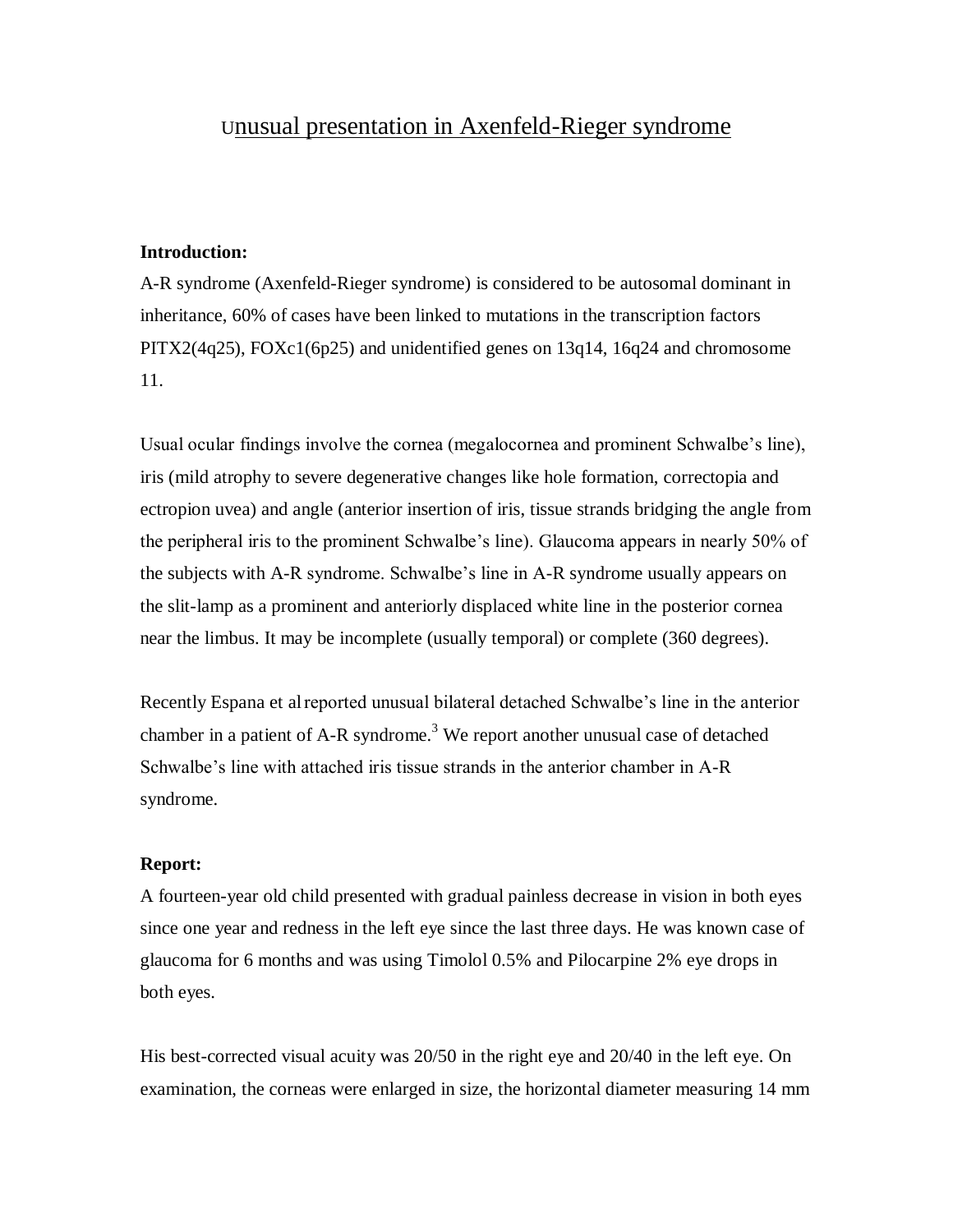in the right eye and 13 mm and in the left eye. Haab's striae and posterior embryotoxon were seen in both eyes. (Figure 1) The left eye also showed blepharitis and marginal keratitis. The most striking feature in the slit-lamp examination was the presence of a white cord-like structure traversing the anterior chamber in both eyes (more prominent in the left eye), with adhesions to the iris tissue along its course. (Figure 2 and Figure 3) IOP (Intraocular pressures) were 22 mm in the right eye and 18 mm in the left eye by applanation tonometry. Gonioscopy in both eyes revealed a prominent Schwalbe's line along a part of the angle circumference, with the cord-like structure taking its origin at the level of Schwalbe's line. (Figure 4) The angles were open in both eyes but showed anterior insertion of the iris into the trabecular meshwork with prominent iris processes and broad-based synechiae at places. (Figure 5) Fundus examination revealed small discs with 0.9 cupping, inferior notch and superior rim thinning in the right eye; left eye showed 0.8 cupping with superior notch. Based on the above findings, our diagnosis was Axenfeld-Rieger syndrome with secondary developmental glaucoma. The cord-like structure probably represented the detached Schwalbe's line. Humphrey visual fields revealed superior and inferior arcuate defects in the right eye and inferior arcuate defect in the left eye. The patient was advised Timolol 0.5% in both eyes and Latanoprost 0.005% in the right eye. He was also given the usual treatment for marginal keratitis, to which he responded well. The IOP, however, were not adequately controlled with medications alone in the right eye and we performed a trabeculectomy in the right eye. Post-operatively, the child had satisfactory IOP control. At 6-month post-operatively his IOP in right eye was 10 mm Hg and 14 mm Hg in left eye. His left eye IOP is controlled on medication alone.

## DISCUSSION

Espana et al recently reported a somewhat similar clinical picture in a 37-year old man with bilateral detached Schwalbe's line in the anterior chamber in a patient of Axenfeld-Rieger syndrome. Our patient had iris tissue strands attached to this structure and gonioscopic findings clearly showing its origin at the level of Schwalbe's line. To our knowledge, this is the first ever case report describing detached Schwalbe's line with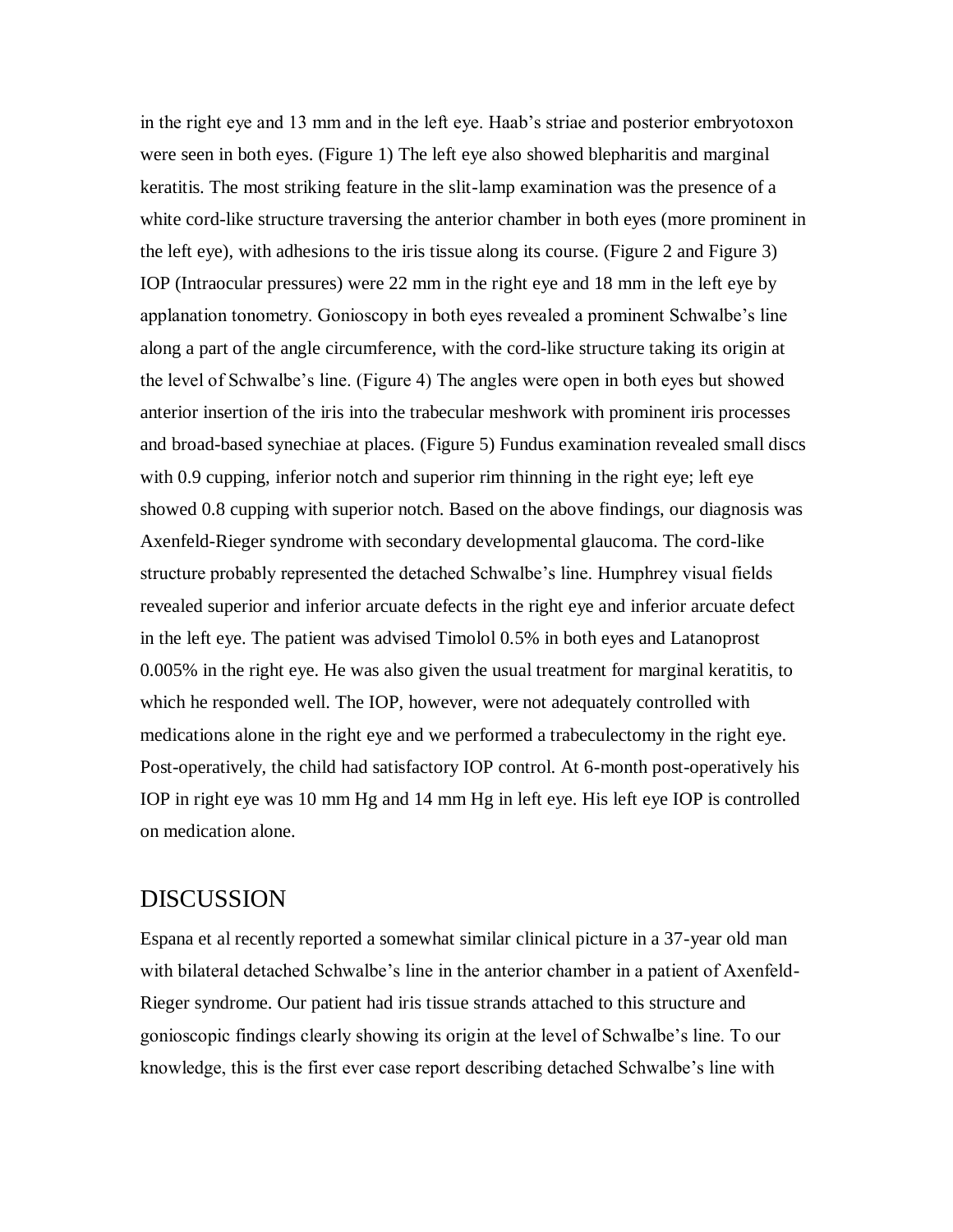attached to the iris tissue strands in the anterior chamber in a case of Axenfeld-Rieger syndrome.

Impaired neural crest cell migration and differentiation during embryonic development are considered important in the pathogenesis of Axenfeld-Rieger syndrome. Different anterior segment structures like the corneal stroma, Schwalbe's line, iris stroma and trabecular meshwork have their genesis from these neural crest cells. The common origin of Schwalbe's line and iris stroma from the neural crest cells could possibly explain the presence of the detached Schwalbe's line with attached iris tissue strands in the anterior chamber.

The hallmark of this case was the presence in the anterior chamber of this strange cordlike structure, the nature of which was not immediately apparent. This peculiar picture of a worm- or thread-like structure in the anterior chamber can be worth remembering as rare clinical sign in A-R syndrome while examining patients with developmental glaucoma, particularly in paucity of tell-tale clinical signs.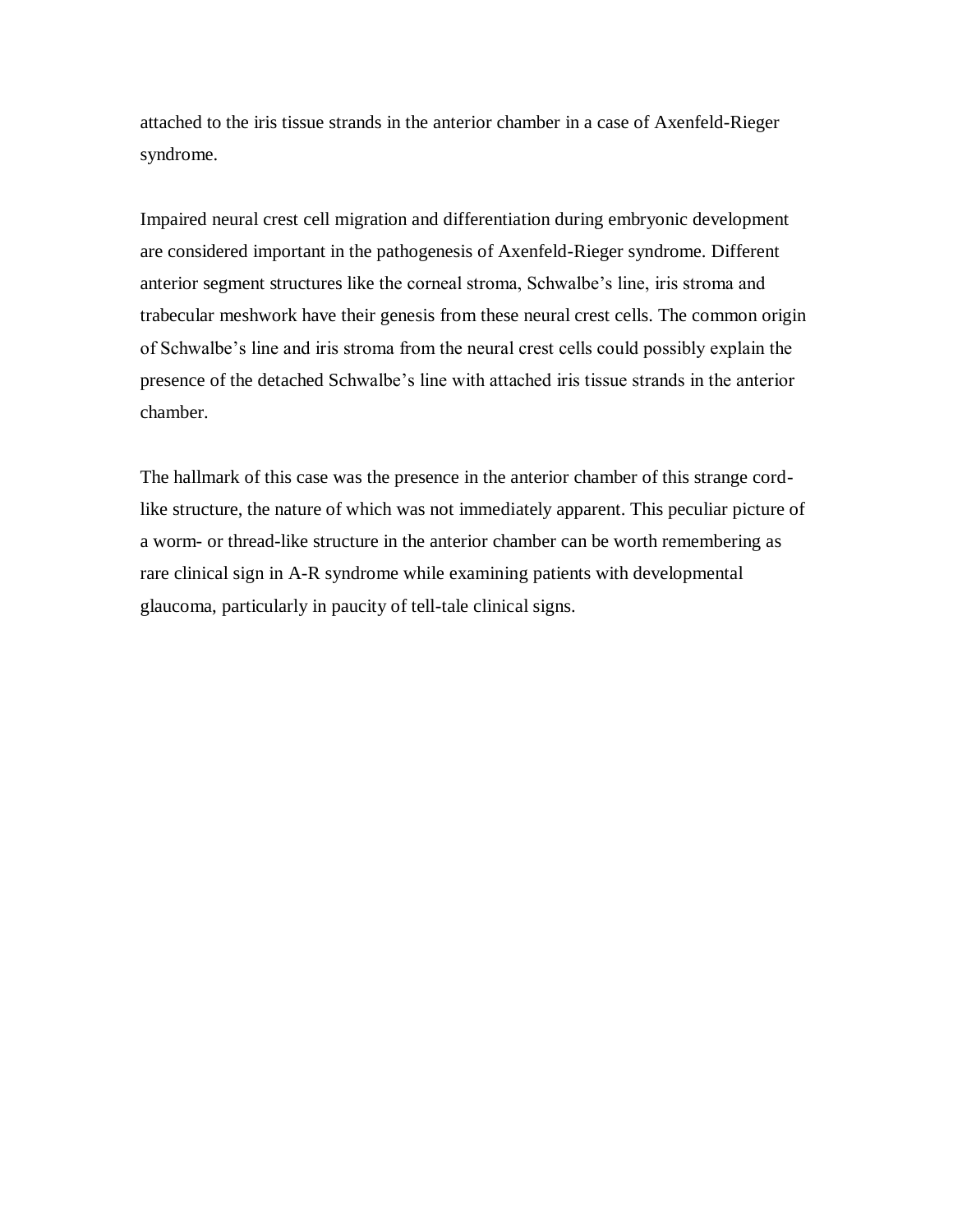